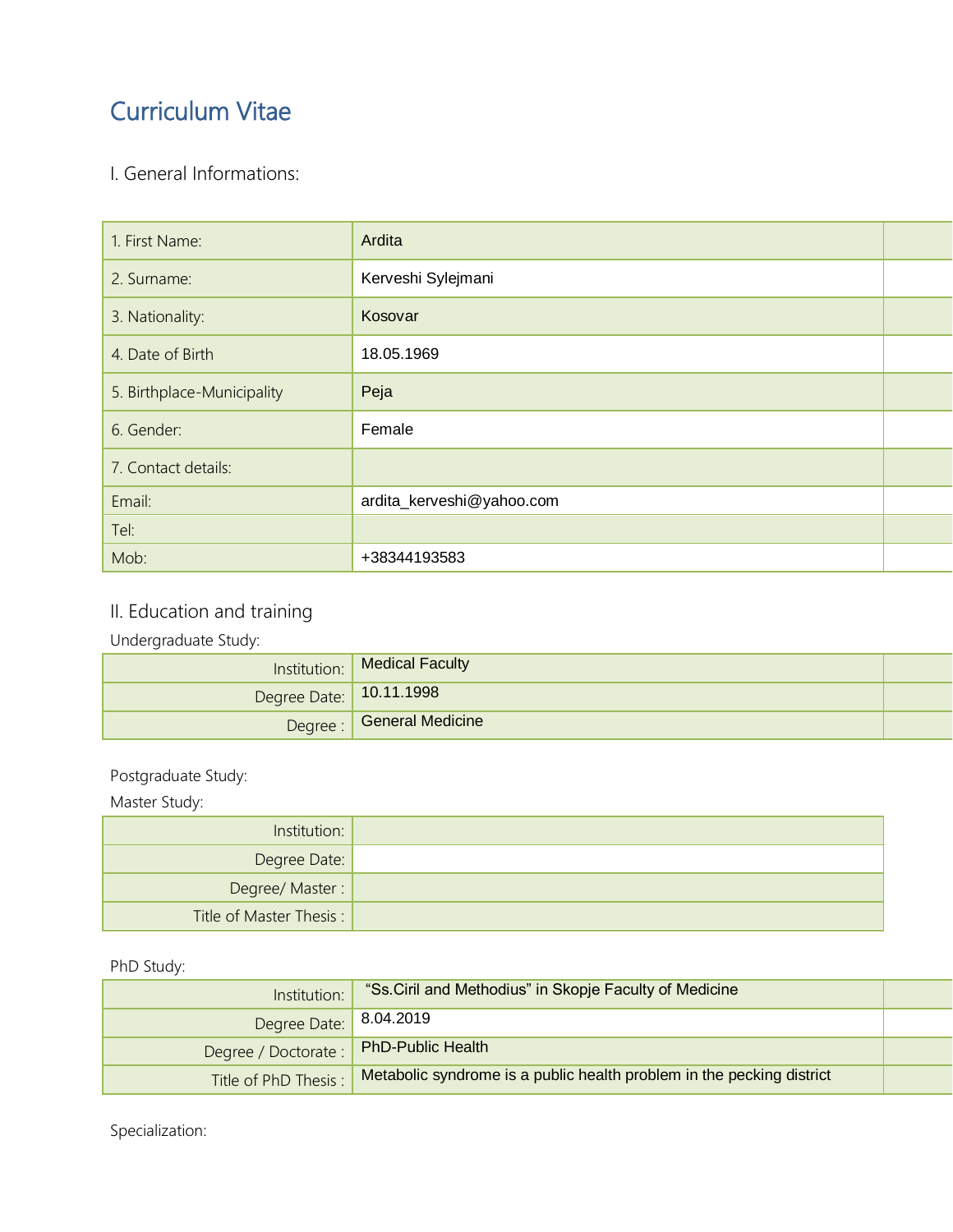|                           | Institution:   National Institute of Public Health of Kosova |  |
|---------------------------|--------------------------------------------------------------|--|
| Degree Date: $09.06.2006$ |                                                              |  |
|                           | $Speciality:$ Microbiology                                   |  |

Subpecialization:

| Institution:            |  |
|-------------------------|--|
| Degree Date:            |  |
| Subspeciality : $\vert$ |  |

#### Training:

| Institution:           | National Institut of Public Health of Kosovo                                                                                                                 |  |
|------------------------|--------------------------------------------------------------------------------------------------------------------------------------------------------------|--|
| Degree Date:           | 24-26 September 2013                                                                                                                                         |  |
| Training Course:       | Antibiotic Resistance Workshop                                                                                                                               |  |
| Institution:           | Public Health Institue (Albania)                                                                                                                             |  |
| Degree Date:           | 7-11 July 2014                                                                                                                                               |  |
| <b>Training Course</b> | infections network(GFN/AGISAR) advisory<br>integrated<br>foodborne<br>Global<br>group<br>on                                                                  |  |
|                        | surveillance of antimicrobial resistance                                                                                                                     |  |
| Institution:           | National Institut of Public Health of Kosovo                                                                                                                 |  |
| Degree Date:           | 2014-2015                                                                                                                                                    |  |
| <b>Training Course</b> | First external assessment on antimicrobial susceptibilitytesting for national public health laboratories for<br>Salmonella and Campylobacter in the FWD-Net. |  |

## III. Preview academic experience:

| $\overline{1}$ | Chronology of gaining academic titles | Year | University  | Faculty           | Department |
|----------------|---------------------------------------|------|-------------|-------------------|------------|
| a              | Junior Assistant                      |      |             |                   |            |
| $\mathsf{C}$   | Assistant                             | 2015 | "Rezonanca" | STOM,             |            |
|                |                                       |      |             | PHARMACY,         |            |
|                |                                       |      |             | <b>FACULTY OF</b> |            |
|                |                                       |      |             | <b>NURSING</b>    |            |
| d              | Lecturer                              |      |             |                   |            |
| e              | Senior Lecturer                       |      |             |                   |            |
| $\mathsf{f}$   | Prof. as.                             |      |             |                   |            |
| g              | Prof. asoc.                           |      |             |                   |            |
| h              | Prof.                                 |      |             |                   |            |
| ÷              | Academic of science                   |      |             |                   |            |

IV. Subject/s in which you are involved as teaching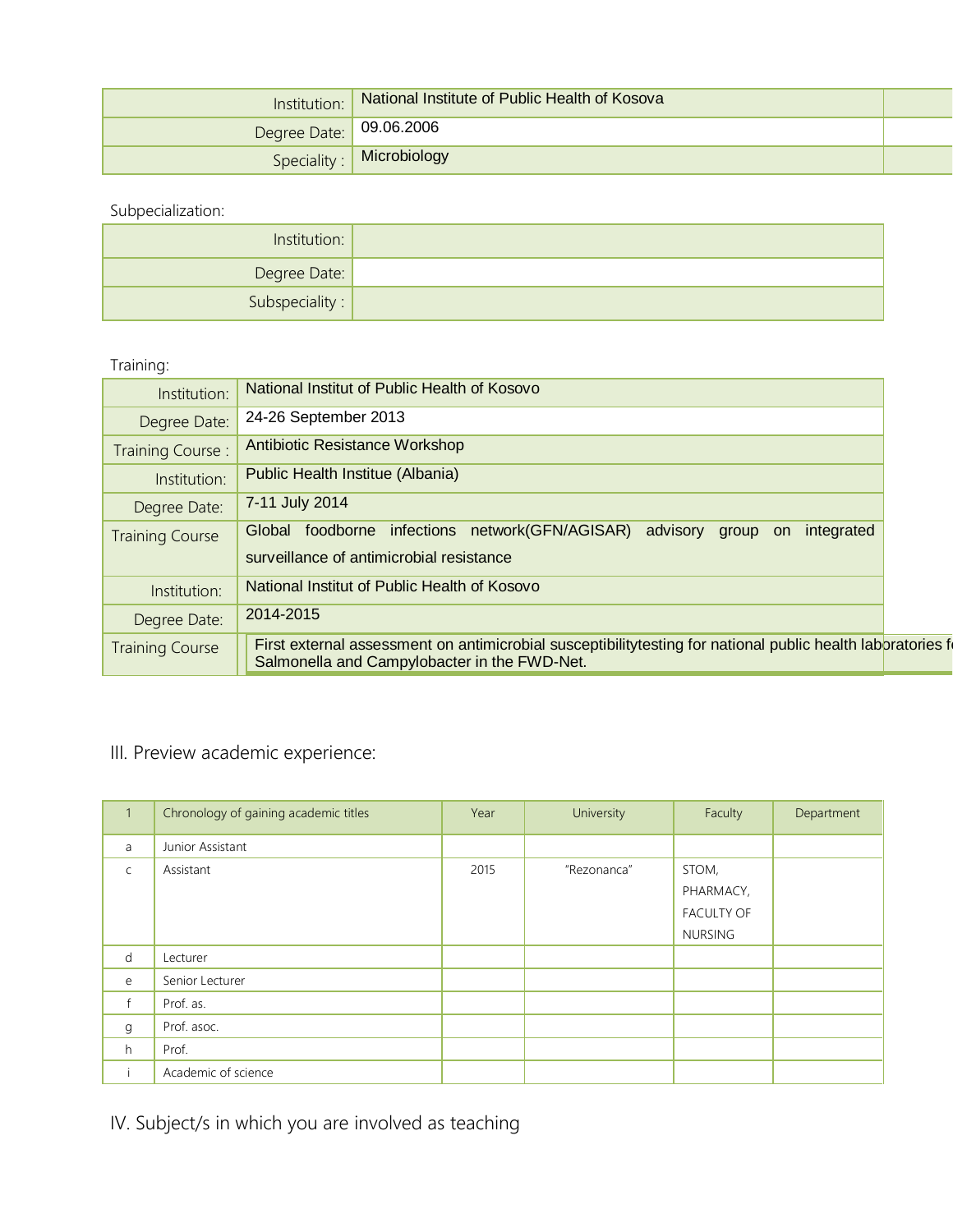| No. | Study Program: | Subject/s    |
|-----|----------------|--------------|
|     | X              | Microbiology |
|     |                |              |
|     |                |              |

## V. Research activities: Impact Factor Points for Academic Staff

### V.A. The data for publications/Citations

| No.            | Author, title, paper, year, volume, number, pages                                                                                                                                           | "Impact factor"<br>points | Without<br>"Impact factor" | Citation of your<br>publication:<br>Journal, Volum,<br>Number, pages |
|----------------|---------------------------------------------------------------------------------------------------------------------------------------------------------------------------------------------|---------------------------|----------------------------|----------------------------------------------------------------------|
| $\mathbf{1}$   | Kerveshi-Sulejmani A, Selmanaj A, Isjanovski V,<br>Isjanovska R. "Prevalence of metabolic syndrome and its<br>related factors in the Pech District" Physioacta Vol 12-<br>No3,2018; 121-130 |                           |                            |                                                                      |
| 2              | Kerveshi-Sulejmani A, Selmanaj A, Isjanovski I,<br>Isjanovska R. "Prevalence of metabolic syndrome in the<br>Pech District" Archives of Public Health. Vol 10, No2,<br>2018; 40-47          |                           |                            |                                                                      |
| 3              |                                                                                                                                                                                             |                           |                            |                                                                      |
| $\overline{4}$ |                                                                                                                                                                                             |                           |                            |                                                                      |
| 5              |                                                                                                                                                                                             |                           |                            |                                                                      |
| 6              |                                                                                                                                                                                             |                           |                            |                                                                      |
| $\overline{7}$ |                                                                                                                                                                                             |                           |                            |                                                                      |
| 8              |                                                                                                                                                                                             |                           |                            |                                                                      |
| 9              |                                                                                                                                                                                             |                           |                            |                                                                      |
| 10             |                                                                                                                                                                                             |                           |                            |                                                                      |
|                | TOTAL:                                                                                                                                                                                      |                           |                            |                                                                      |

### V.B. The data for other publications

| No.            | <b>Title, Specification</b>                                                                                                                                                                                  | Year |
|----------------|--------------------------------------------------------------------------------------------------------------------------------------------------------------------------------------------------------------|------|
|                | Zejnullahu Vj, Zejnullahu V, Kerveshi-Sylejmani A, Rexhepi Sh, Panov S. "Prevalence of<br>HPV infection and genotypes in women with normal and abnormal cytological results in<br>Kosovo" Medicus Vol 22;(2) | 2017 |
| 2              |                                                                                                                                                                                                              |      |
| 3              |                                                                                                                                                                                                              |      |
| $\overline{4}$ |                                                                                                                                                                                                              |      |
| 5              |                                                                                                                                                                                                              |      |

## V.C. Presentations/Participation in Conferences, Congresses, sympossiums, etc.

| No. | Author, title, scientific meeting, abstracts book page | Oral<br>present. | Poster<br>present. | Participation |
|-----|--------------------------------------------------------|------------------|--------------------|---------------|
|     |                                                        |                  |                    |               |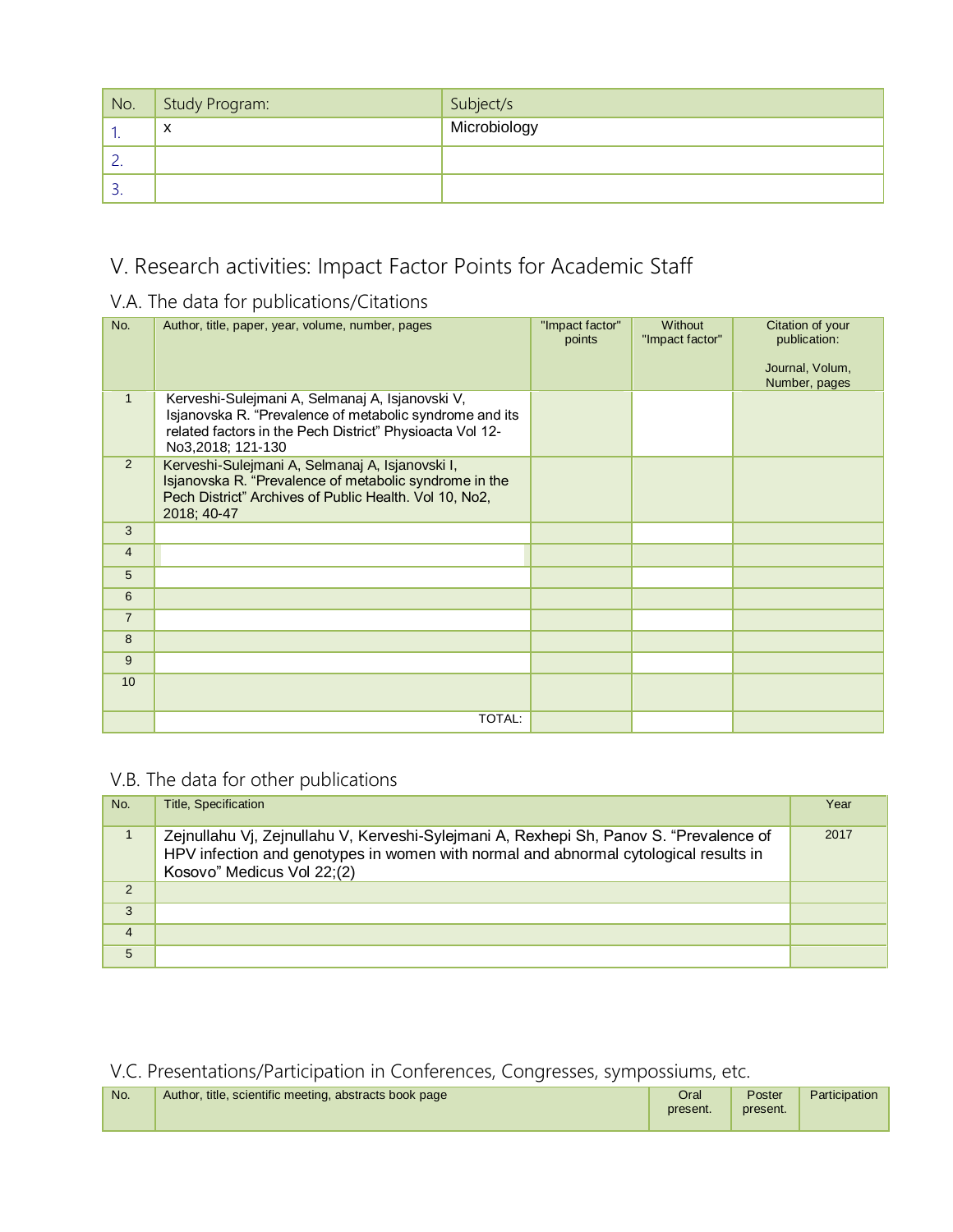| ⊠ |   |
|---|---|
| ⊠ |   |
|   | ☑ |
|   | ☑ |
|   | ☑ |
|   | ☑ |
|   | ☑ |
|   | ☑ |
|   | ⊠ |
|   | ☑ |
|   | ☑ |
|   | ⊠ |
|   | ☑ |
|   |   |

### V.D. Scientific Interests:

| Topic:   Medical             |
|------------------------------|
| Description :   Microbiology |
| Topic:   Medical             |
| Description : Public Health  |

## VI. Working Experiences:

| Institution and location: | Biochemical, Hematological and Microbiological laboratory "JETA |
|---------------------------|-----------------------------------------------------------------|
| Period:                   | 2010-cont                                                       |
|                           |                                                                 |
|                           |                                                                 |
|                           |                                                                 |
|                           |                                                                 |
|                           |                                                                 |
|                           |                                                                 |
|                           |                                                                 |
|                           |                                                                 |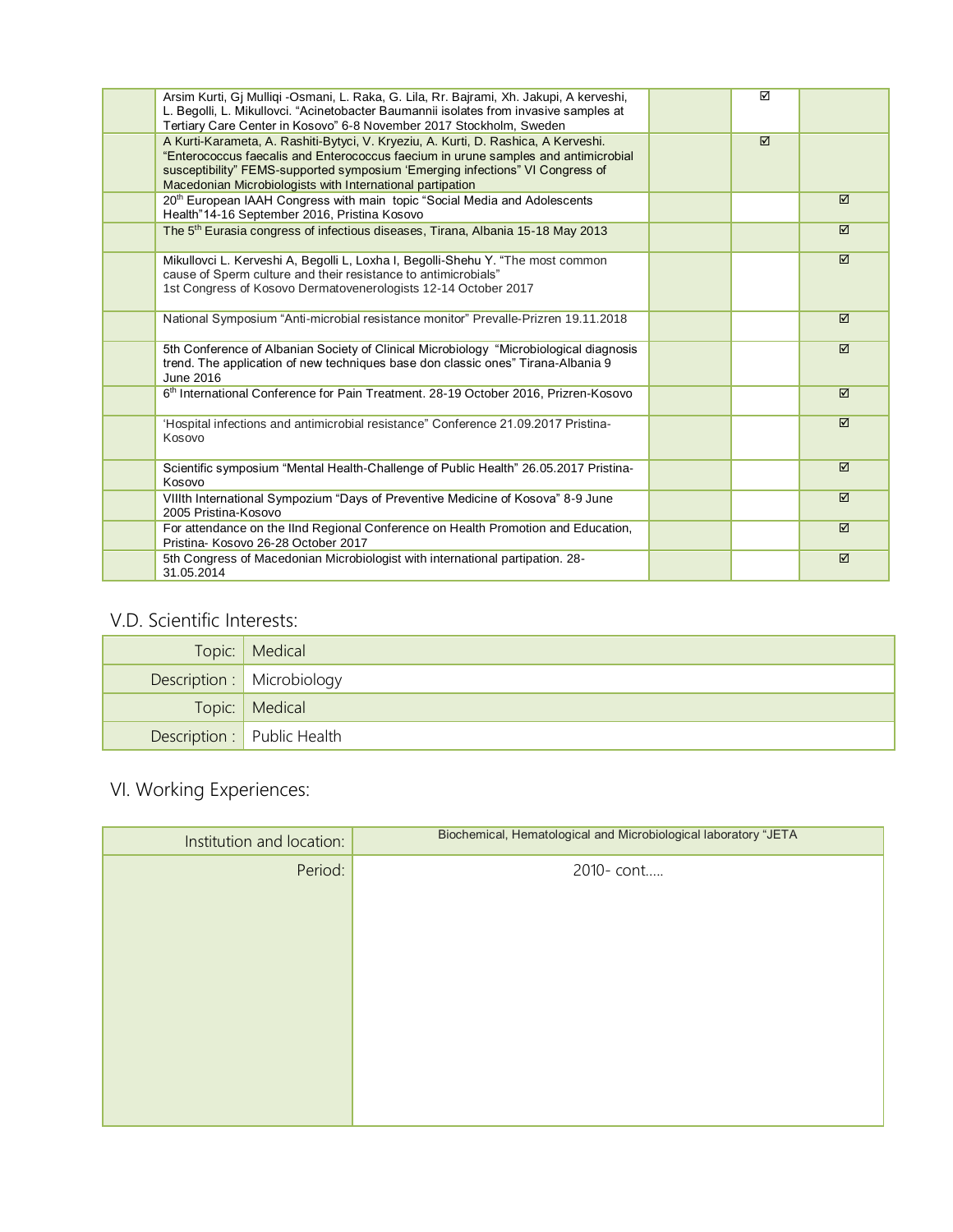| Position:                 | <b>Specialist in Microbiology</b>                            |
|---------------------------|--------------------------------------------------------------|
| Description :             | Microbiologist                                               |
|                           |                                                              |
| Institution and location: | College of Medical Science 'Rezonanca'<br>Pristina-Kosovo    |
| Period:                   | 2015-cont                                                    |
| Position :                | Assistant                                                    |
| Description :             | Practical work with students                                 |
|                           |                                                              |
| Institution and location: | National Institut of Public Health of Kosovo                 |
| Period:                   | 2010-cont                                                    |
| Position:                 | Specialist in Microbiology Department                        |
| Description :             | Microbiologist, Laboratory for Gastro-intestinal Infections. |
|                           |                                                              |

## VII. Other Experiences:

| Α.             | Managing experiences, projects managing, etc.                                                                                                     | Year      | <b>University</b> | Faculty | Department                  |
|----------------|---------------------------------------------------------------------------------------------------------------------------------------------------|-----------|-------------------|---------|-----------------------------|
|                | External Quality Assessment Scheme on Antimicrobial<br>Susceptibility Testing, Gastrointestinal Tract Infection,<br>Evaluation Report Salmonella. | 2014-2015 |                   |         | Microbiology<br><b>NIPH</b> |
| 2              |                                                                                                                                                   |           |                   |         |                             |
| 3              |                                                                                                                                                   |           |                   |         |                             |
| $\overline{4}$ |                                                                                                                                                   |           |                   |         |                             |
| 5              |                                                                                                                                                   |           |                   |         |                             |

| <b>B.</b>       | Mobility / reasons | Year | <b>University</b> | Faculty | Department |
|-----------------|--------------------|------|-------------------|---------|------------|
|                 |                    |      |                   |         |            |
| $\epsilon$<br>L |                    |      |                   |         |            |
| $\Omega$<br>J.  |                    |      |                   |         |            |